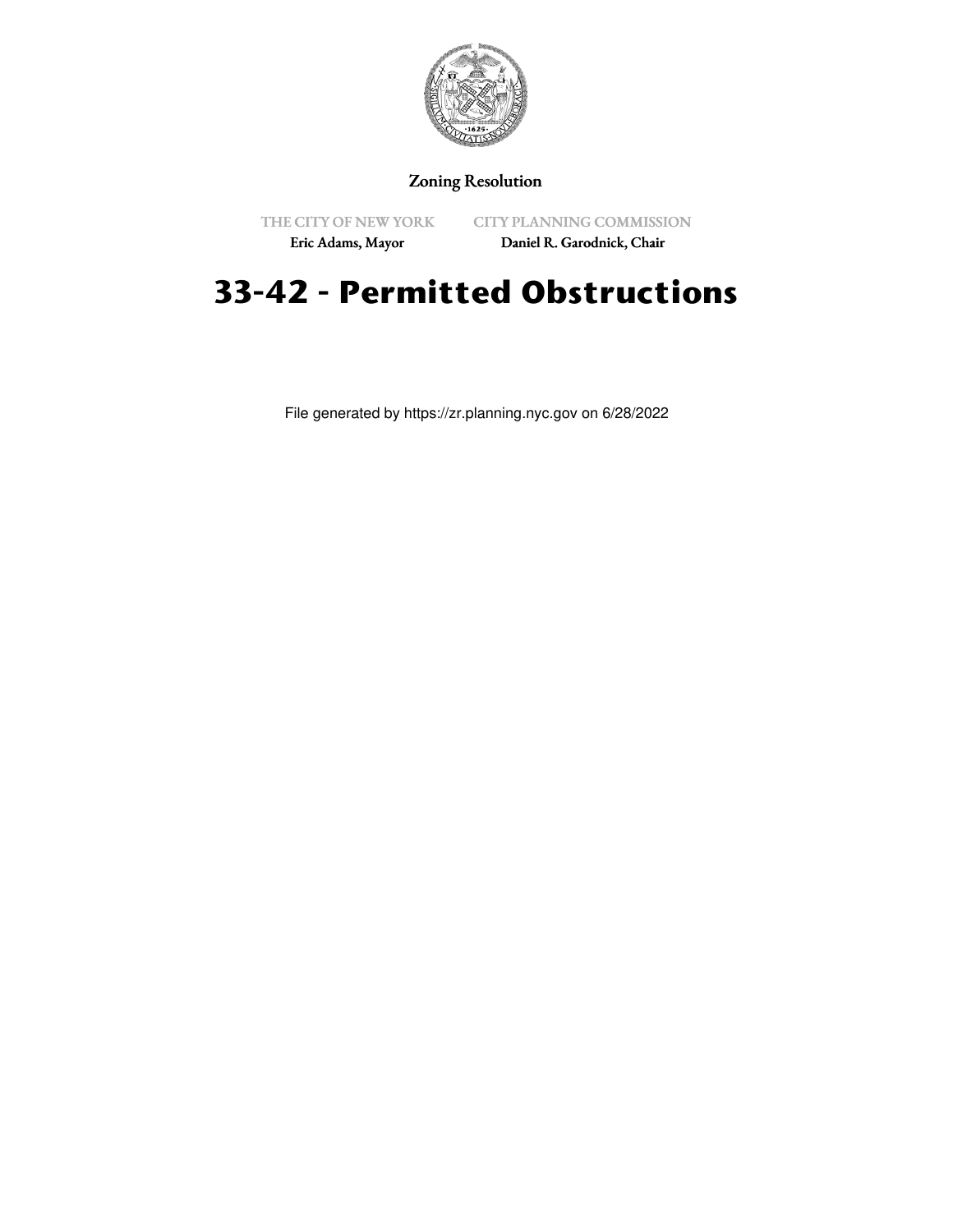## **33-42 - Permitted Obstructions**

LAST AMENDED 4/30/2012

In all #Commercial Districts#, the following obstructions shall be permitted and may thus penetrate a maximum height limit or #sky exposure planes#, as set forth in Sections 33-43 (Maximum Height of Walls and Required Setbacks), 33-44 (Alternate Front Setbacks) or 33-491 (Limited Height Districts):

- (a) Awnings and other sun control devices, provided that when located at a level higher than the first #story#, excluding a #basement#, all such awnings and other sun control devices:
	- (1) shall be limited to a maximum projection from a #building# wall of 2 feet, 6 inches, except when located on the first #story# above a setback;
	- (2) shall have solid surfaces that, in aggregate, cover an area no more than 30 percent of the area of the #building# wall (as viewed in elevation) from which they project; and
	- (3) may rise above the permitted #building# height, up to the height of a parapet wall or guardrail permitted in accordance with paragraph (j) of this Section.

When located on the first #story# above a setback, awnings and other sun control devices shall be limited to a projection of 50 percent of the depth of the required setback, and shall be limited, in total, to 50 percent of the width of the #building# wall from which they project;

- (b) Balconies, unenclosed, subject to the provisions of Section 24-166;
- (c) #Building# columns, having an aggregate width equal to not more than 20 percent of the #aggregate width of street walls# of a #building#, to a depth not exceeding 12 inches, in an #initial setback distance#, optional front open area, or any other required setback distance or open area set forth in Sections 33-43, 33-44 or 33-45 (Tower Regulations);
- (d) Chimneys or flues, with a total width not exceeding 10 percent of the #aggregate width of street walls# of a #building# at any given level;
- (e) Decks, and other surfaces for recreational activities, not more than 3 feet, 6 inches in height, as measured from the maximum height limit, or the finished level of the roof as it existed on April 30, 2012, whichever is higher;
- (f) Elevator or stair bulkheads (including shafts; and vestibules not larger than 60 square feet in area providing access to a roof), roof water tanks and #accessory# mechanical equipment (including enclosures), other than solar or wind energy systems, provided that:
	- (1) such obstructions shall be located not less than 10 feet from the #street wall# of a #building#, except that such obstructions need not be set back more than 25 feet from a #narrow street line# or more than 20 feet from a #wide street line#. However, such restrictions on location shall not apply to elevator or stair bulkheads (including shafts or vestibules), provided the #aggregate width of street walls# of such bulkheads within 10 feet of a #street wall#, facing each #street# frontage, times their average height, in feet, does not exceed an area equal to four times the width, in feet, of the #street wall# of the #building# facing such frontage;
	- (2) all mechanical equipment shall be screened on all sides;
	- (3) such obstructions and screening are contained within a volume that complies with one of the following:
		- (i) the product, in square feet, of the #aggregate width of street walls# of such obstructions facing each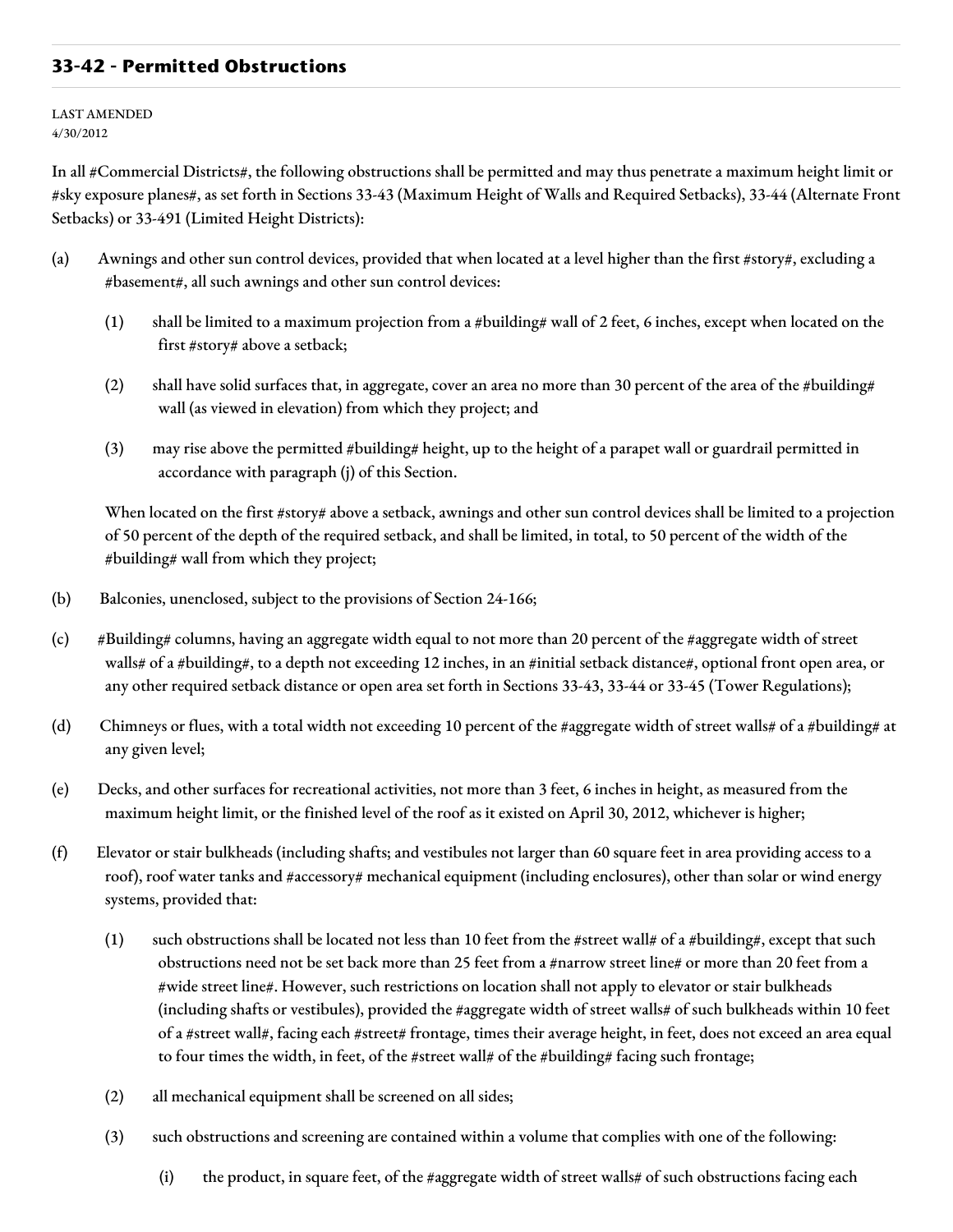#street# frontage, times their average height, shall not exceed an area equal to eight times the width, in feet, of the #street wall# of the #building# facing such frontage; or

(ii) the #lot coverage# of all such obstructions does not exceed 20 percent of the #lot coverage# of the #building#, and where the maximum permitted height of a #building# is less than 120 feet, such obstructions are limited to a maximum height of 25 feet, and where the maximum permitted height of a #building# is 120 feet or greater, such obstructions are limited to a maximum height of 40 feet.

For the purposes of this paragraph, (f), #abutting# #buildings# on a single #zoning lot# may be considered to be a single #building#;

- (g) Exterior wall thickness, up to eight inches, where such wall thickness is added to the exterior face of a #building# wall existing on April 30, 2012, provided the added wall thickness has a thermal resistance (R-value) of at least 1.5 per inch. Where #buildings# that have added exterior wall thickness pursuant to this Section are #enlarged#, such #enlarged# portion may similarly penetrate a maximum height limit in order to align with the exterior walls of the existing #building#, provided such #enlargement# contains less #floor area# than the existing #building#, and there is no penetration of #floor area# above a maximum height limit;
- (h) Flagpoles or aerials;
- (i) House of worship towers, ornamental, having no #floor area# in portion of tower penetrating such height limit or #sky exposure plane#;
- (j) Parapet walls, not more than four feet in height, as measured from the maximum height limit, or the finished level of the roof as it existed on April 30, 2012, whichever is higher. A guardrail with a surface at least 70 percent open or with an opacity of not more than 30 percent (as viewed in elevation), shall be permitted above a parapet wall or within two feet of a parapet wall, provided such guardrail is not more than four feet above the accessible level of a roof. Such restriction on guardrail height shall not apply when located beyond two feet from a parapet wall;
- (k) Roof thickness, up to eight inches, to accommodate the addition of insulation, for #buildings# or portions of #buildings# constructed prior to April 30, 2012. For a #building# that has added roof thickness pursuant to this paragraph, an #enlargement# may align with the finished roof surface of such #building#, provided the #enlarged# portion does not exceed the maximum height limit by more than eight inches;
- (l) Rooftop greenhouses, permitted pursuant to Section 75-01 (Certification for Rooftop Greenhouses);
- (m) Skylights, clerestories or other daylighting devices, not more than four feet in height, as measured from the maximum height limit, or the finished level of the roof as it existed on April 30, 2012, whichever is higher. Such devices shall be limited to a #lot coverage# not greater than 10 percent of the #lot coverage# of the roof and be located at least eight feet from the #street wall# edge. However, such devices shall not be permitted obstructions above a roof with a slope greater than 20 degrees;
- (n) Solar energy systems:
	- (1) on the roof of a #building#, up to four feet in height, as measured from the maximum height limit, or the finished level of the roof, whichever is higher;
	- (2) on the roof of a #building#, greater than four feet in height, as measured from the maximum height limit, or the finished level of the roof, whichever is higher, provided that all such portions above four feet are set back at least six feet from a #street wall#, limited to a #lot coverage# not greater than 25 percent of the #lot coverage# of the roof and do not exceed: